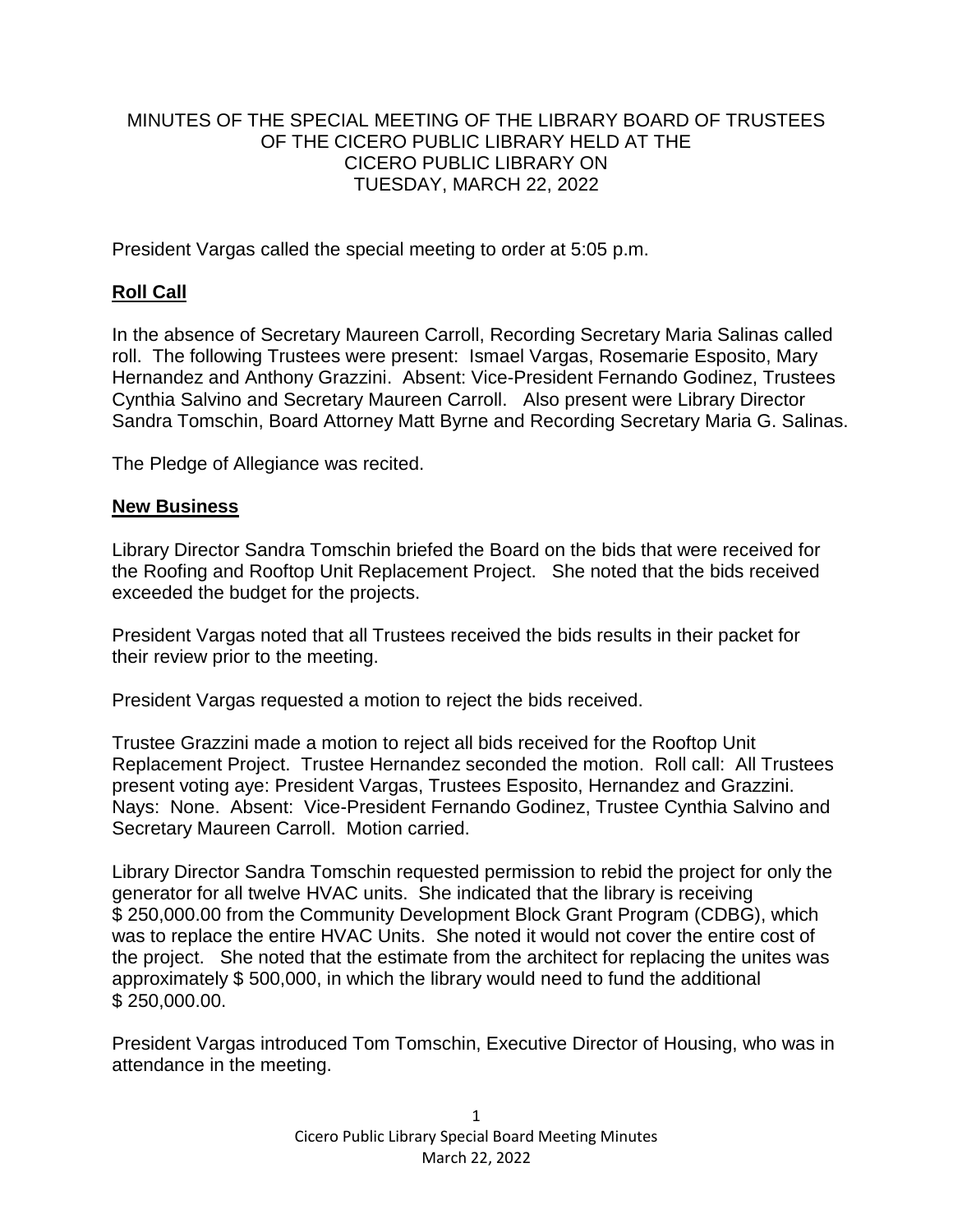Mr. Tomschin said that a lot of the CARES Act funding is being disseminated to local government school districts and the demand for projects has increased financially across all different entities who have received funding. Consequently, this has driven up the costs for projects along with the supply chain issues the country is facing by obtaining all supplies.

He noted that if partial units are replaced, it would not adhere to the guidelines of the grant to be compliant with cleaner air to control the spread of covid. He recommended to combine the budget for the roofing and HVAC Units and this would be in compliance with the grant funding. He also noted he spoke with the engineer and the architects and said when they replace the HVAC Units, they will also repair the surrounding roof and built the units up. This would make it feasible if in the future the roofing is replaced, the HVAC Units can stay in place and would not need to be taken out. He encouraged the library to apply for additional CDBG funding when it becomes available to use for the roof and any other projects. He also noted that when it rains, there are leaks and the library should be planning for a roof replacement.

President Vargas asked if the library was funding the \$ 250,000.00 for the project, would CDBG match the remaining funds. Mr. Tomschin responded that they would, it was common for the federal government to match funding with the government entities.

President Vargas asked the Trustees if they had any questions. Trustee Grazzini said it would make sense to replace the rooftop unit and seek other funding sources for the remaining projects. He also said he received a notification of grants that are being made available.

President Vargas requested a motion to rebid the project.

Trustee Esposito made a motion to authorize the Architect to re-bid project for the Rooftop Unit Replacement Project associated with roof work. Trustee Hernandez seconded the motion. Roll call: All Trustees present voting aye: President Vargas, Trustees Esposito, Hernandez and Grazzini. Nays: None. Absent: Vice-President Fernando Godinez, Trustee Cynthia Salvino and Secretary Maureen Carroll. Motion carried.

It was anticipated that the bids would be approved at the next meeting on April 11, 2022. President Vargas requested that the bid results be shared with the Trustees.

# **Public Comments**

There none presented.

Vice-President Godinez announced that the next regularly scheduled Board Meeting would be held on Monday, April 11, 2022 at 5:00 p.m. at the Cicero Public Library.

He also asked to keep Secretary Maureen Carroll in prayer for her upcoming medical procedure.